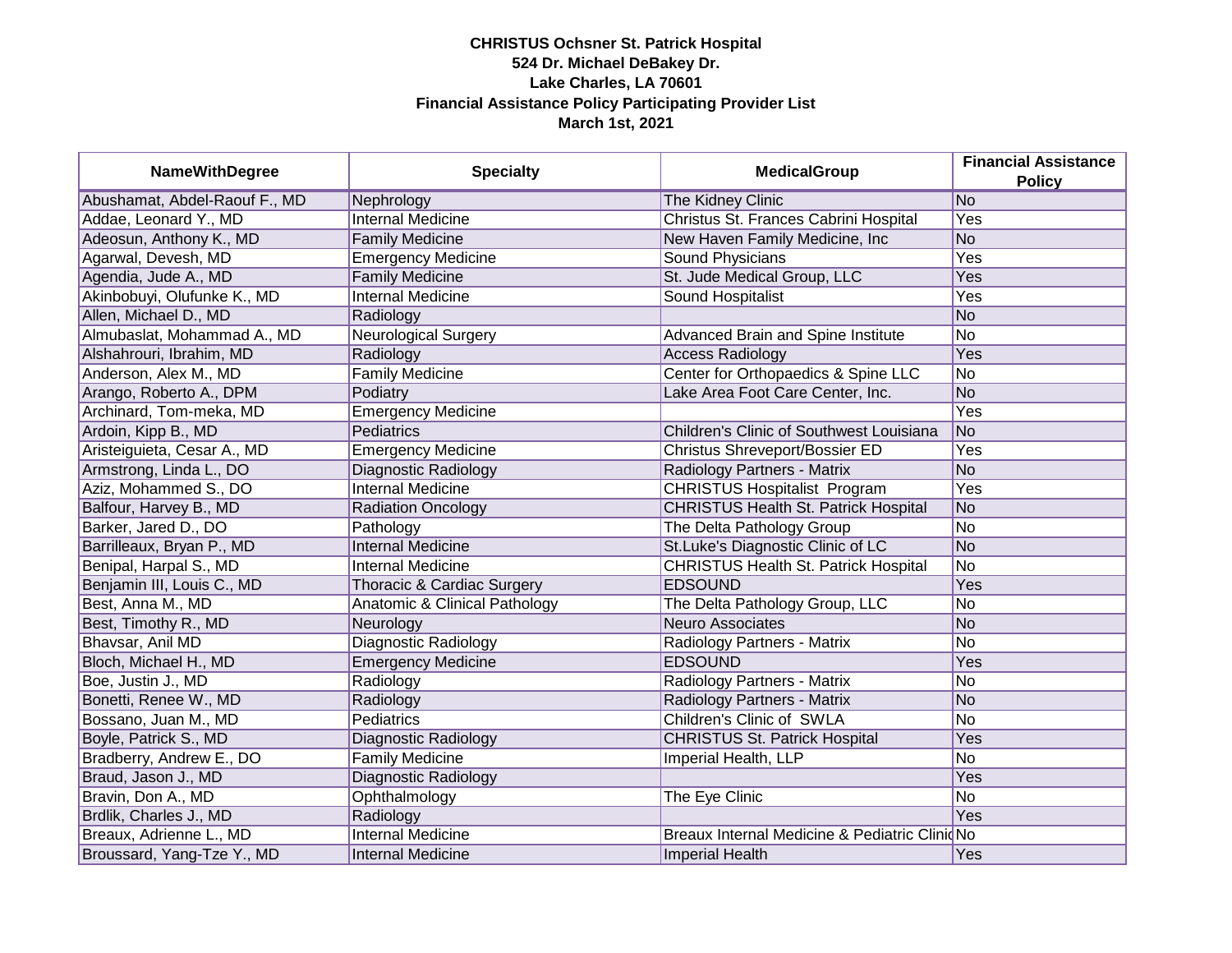| Brown, Lyle L., MD                  | Cardiovascular Surgery                | CHRISTUS St. Patrick Medical Group Car No         |                |
|-------------------------------------|---------------------------------------|---------------------------------------------------|----------------|
| Brown, Mark G., MD                  | Radiology                             | Radiology Partners - Matrix                       | No.            |
| Brown, Robert N., MD                | <b>Diagnostic Radiology</b>           | <b>Access Radiology</b>                           | Yes            |
| Brunner, Brenden S., MD             | <b>Internal Medicine</b>              |                                                   | Yes            |
| Bruno, Sandra D., MD                | <b>Internal Medicine</b>              | Sandra D. M. Bruno, MD LLC                        | No             |
| Burkland, David A., MD              | Cardiac Electrophysiology             | Texas Cardiac Arrhythmia, PLLC                    | <b>No</b>      |
| Burklow, Jason D., MD               | <b>Family Medicine</b>                | <b>Imperial Health</b>                            | <b>No</b>      |
| Burton, John M., MD                 | <b>Family Medicine</b>                |                                                   | <b>No</b>      |
| Burton, Matthew R., MD              | Neurological Surgery                  | <b>Memorial Medical Group</b>                     | No             |
| Burton, Regina S., MD               | Pathology                             | The Pathology Laboratory                          | <b>No</b>      |
| Buttross III, David, MD             | Psychiatry                            | Lake Area Psychiatry                              | No             |
| Camilo, Osvaldo A., MD              | Neurology                             | <b>Ochsner Medical Center</b>                     | <b>No</b>      |
| Cannizzaro, Louis A., MD            | Neurology                             |                                                   | No             |
| Cardel, Yamil R., MD                | <b>Emergency Medicine</b>             | Sound Physicians                                  | Yes            |
| Carlin, John B., MD                 | Anesthesiology                        | Lake Charles Anesthesiology                       | Yes            |
| Carriere-Marcantel, Juliana M., AUD | Allied Health Professional (Archived) | <b>Acadian Hearing</b>                            | <b>No</b>      |
| Carter, Jacqueline, MD              | Neurology                             |                                                   | No             |
| Carter, Margaret Y., MD             | Ophthalmology                         | The Eye Clinic                                    | N <sub>o</sub> |
| Cascio, Brett M., MD                | <b>Orthopedic Sports Medicine</b>     | <b>Memorial Medical Group</b>                     | N <sub>o</sub> |
| Casey, Stephanie D., MD             | Radiology                             | <b>Access Radiology</b>                           | Yes            |
| Cash, John M., MD                   | <b>Emergency Medicine</b>             | CHRISTUS Health St. Frances Cabrini Ho Yes        |                |
| Chang, David S., MD                 | <b>Radiation Oncology</b>             | <b>Regional Cancer Center</b>                     | <b>No</b>      |
| Chang, Li-Fen L., MD                | <b>Radiation Oncology</b>             |                                                   | No             |
| Chatters, Rachel Z., MD             | Pediatrics                            |                                                   | <b>No</b>      |
| Chaudary, Kamran M., MD             | <b>Emergency Medicine</b>             | Sound Physicians                                  | Yes            |
| Chaudhuri, Jayanta K., MD           | Radiology                             | Radiologist Partners- Matrix                      | <b>No</b>      |
| Chehebar, Daniel M., DO             | Neurology                             | <b>Ochsner Health Systems</b>                     | <b>No</b>      |
| Cherian, Shery, MD                  | <b>Family Medicine</b>                |                                                   | Yes            |
| Chokhawala, Himanshu, MD            | Neurology                             | <b>Ochsner Clinic Foundation</b>                  | No             |
| Chung, Keith C., MD                 | <b>General Surgery</b>                | <b>Comprehensive Surgery Clinic</b>               | <b>No</b>      |
| Ciccotto, Giuseppe, MD              | Neurology                             | <b>Ochsner Clinic Foundation</b>                  | No             |
| Clevenger, Sarah E., MD             | Physical Medicine & Rehabilitation    | Center for Orthopaedics & Spine LLC               | No             |
| Cockburn, Amber N., MD              | Pathology - Anatomic                  | The Delta Pathology Group                         | No             |
| Collins, Andrew D., MD              | <b>Pediatrics</b>                     | <b>Children's Clinic of Southwest Louisiana</b>   | N <sub>o</sub> |
| Collins, Geoffrey J., MD            | Orthopedic Surgery                    | <b>Collins Orthopaedics &amp; Sports Medicine</b> | No             |
| Collins, George R., DO              | Pathology                             | Delta Pathology Group                             | Yes            |
| Colpitts, Ralph W., MD              | Plastic Surgery                       |                                                   | No             |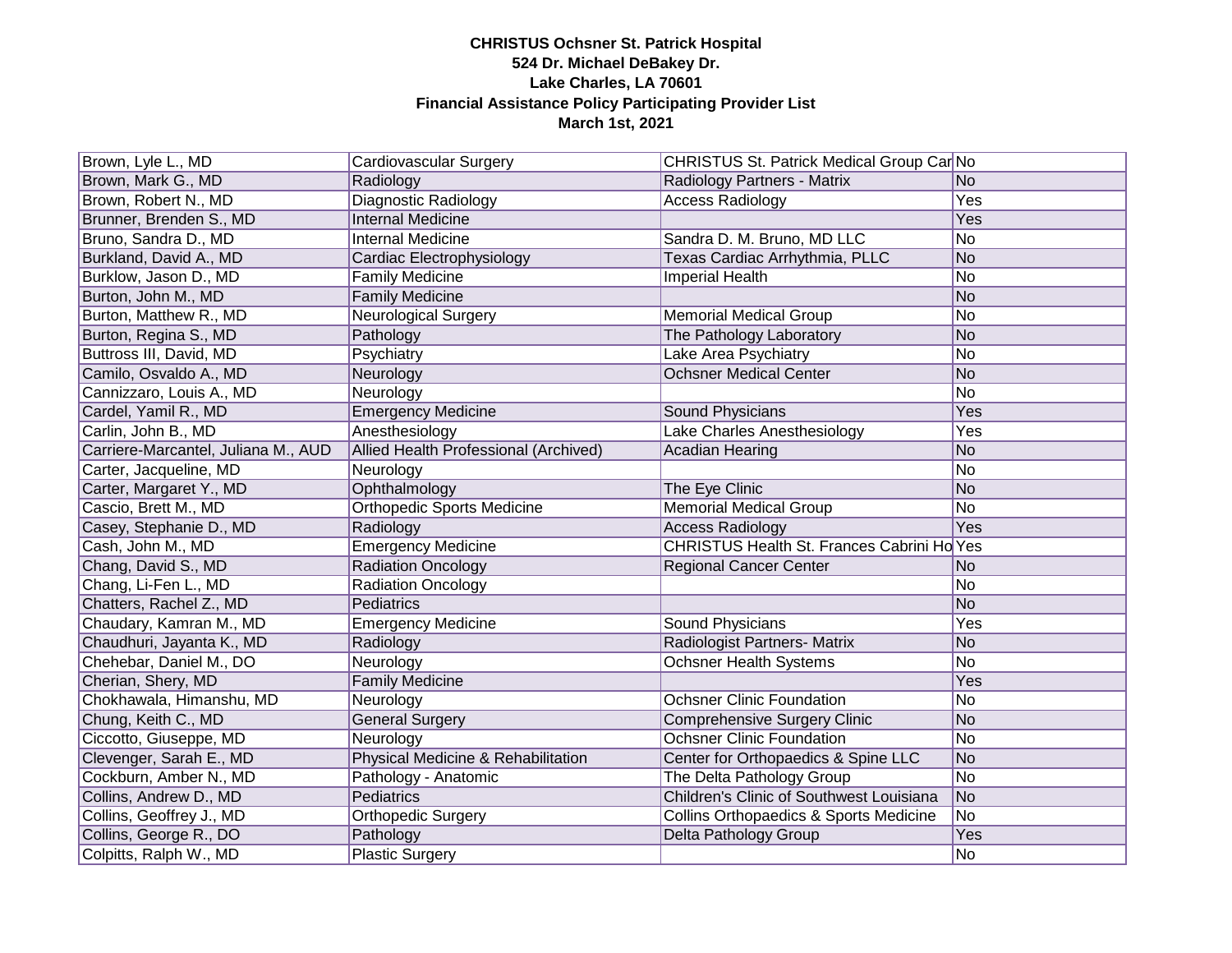| Cormier, Michael E., MD       |                                        | Dermatology Associates of SWLA, LLC     | No                          |
|-------------------------------|----------------------------------------|-----------------------------------------|-----------------------------|
|                               | Dermatology<br>Pediatrics              | Children's Clinic of SWLA               | No                          |
| Craig, Anna M., MD            |                                        |                                         | No                          |
| Crawford, Patrick M., MD      | Ophthalmology                          | The Eye Clinic                          |                             |
| Crookshank III, Joseph W., MD | Anesthesiology                         | Center for Orthopaedics & Spine LLC     | No                          |
| Crosier, M'Liss L., MD        | Pathology                              | The Delta Pathology Group               | No                          |
| Dann, Phoebe, MD              | Diagnostic Radiology                   | Radiology Partners - Matrix             | <b>No</b>                   |
| Darbonne, David P., MD        | Obstetrics & Gynecology                |                                         | <b>No</b>                   |
| Dartez, Denny J., MD          | Radiology                              | <b>Access Radiology</b>                 | Yes                         |
| Davis, Michael D., MD         | <b>Family Medicine</b>                 |                                         | <b>No</b>                   |
| Deakter, Daniel R., MD        | <b>Emergency Medicine</b>              |                                         | <b>No</b>                   |
| Decker, Deborah M., MD        | Pediatrics                             | CHILDREN'S CLINIC OF SWLA               | <b>No</b>                   |
| Dempsey, Sandra E., MD        | Endocrinology, Diabetes and Metabolism |                                         | <b>No</b>                   |
| Dier, Gary L., MD             | Radiology                              | Matrix Radiology                        | <b>No</b>                   |
| Digby, Myles C., MD           | Radiology                              | Access Radiology ~ Slidell              | Yes                         |
| Digiglia, John A., MD         | <b>Family Medicine</b>                 | <b>Imperial Health</b>                  | <b>No</b>                   |
| DiVittorio, Roy, MD           | Radiology                              | <b>Access Radiology</b>                 | Yes                         |
| Doiron, Mark L., MD           | Anesthesiology                         | Lake Charles Anesthesiology             | Yes                         |
| Donnelly III, Joseph L., MD   | <b>Emergency Medicine</b>              | <b>CHRISTUS Emergency Room (STE)</b>    | Yes                         |
| Dozier, Timothy J., MD        | Radiology                              |                                         | Yes                         |
| Drez, Susan E., MD            | Pediatrics                             | <b>Children's Clinic of SWLA</b>        | <b>No</b>                   |
| Dunn, Lauren E., MD           | Neurology                              | <b>Ochsner Medical Center-Neurology</b> | N <sub>o</sub>              |
| Eapen, Paula M., MD           | Pathology                              | The Pathology Laboratory, APMC          | No                          |
| Eckard, Valerie, MD           | Radiology                              | Radiology Partners - Matrix             | N <sub>o</sub>              |
| Eisenberg, Danny, MD          | Radiology                              | Radiology Partners - Matrix             | <b>No</b>                   |
| Ewane, Kenneth A., MD         | Urology                                | <b>LMDC Urology</b>                     | N <sub>o</sub>              |
| Falgoust, Donald C., MD       | Ophthalmology                          | Falgoust Eye Medical & Surgical, LLC    | No                          |
| Fastabend, Carl P., MD        | Cardiovascular Disease                 | Imperial Health, LLP                    | No                          |
| Felberg, Robert A., MD        | Neurology                              | <b>Ochsner Clinic Foundation</b>        | No                          |
| Fisher, George R., DDS        | <b>Oral and Maxillofacial Surgery</b>  | Lake Charles Oral & Facial Surgery, LLC | $\overline{\phantom{a}}$ No |
| Fleischer, Raymond A., MD     | <b>Internal Medicine</b>               | <b>Christus St Patrick</b>              | Yes                         |
| Fontenot, Benjamin S., MD     | <b>Family Medicine</b>                 | Imperial Health, LLP                    | <b>No</b>                   |
| Fontenot, Eric C., MD         | Gastroenterology                       |                                         | No                          |
| Ford, Brian P., MD            | Dermatology                            | Dermatology Associates of SWLA, LLC     | N <sub>o</sub>              |
| Foret, Andrew L., MD          | Surgery of the Hand                    | <b>Center for Orthopaedics</b>          | No                          |
| Foret, Jonathan L., MD        | <b>Orthopedic Surgery</b>              | <b>Center for Orthopaedics</b>          | N <sub>o</sub>              |
| Foret, Ryan T., MD            | <b>Family Medicine</b>                 | Lechtenberg and Foret, LLC              | <b>No</b>                   |
| Forman, Scott, MD             | <b>Emergency Medicine</b>              | Christus St. Pat's                      | N <sub>o</sub>              |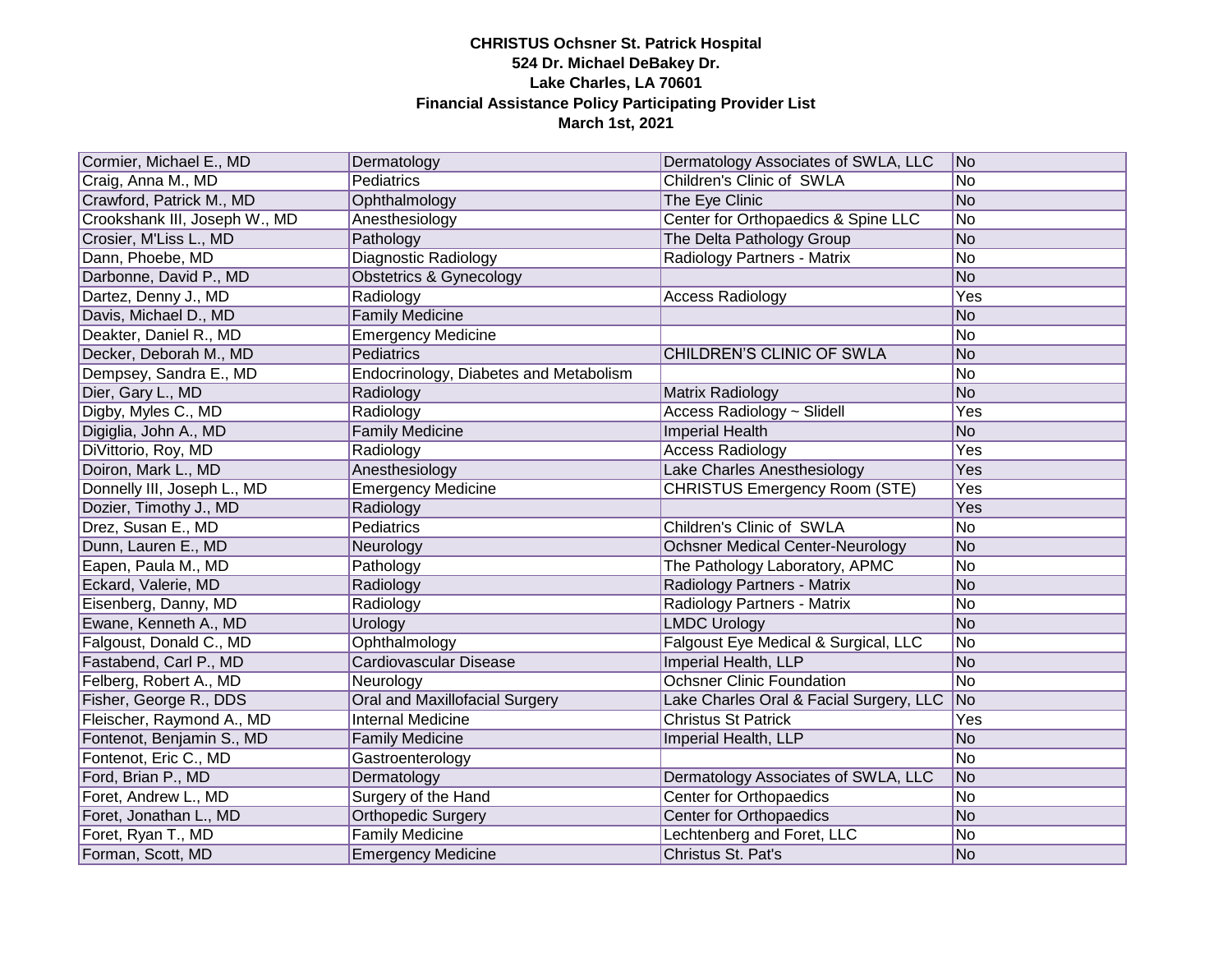| Foster, Corey G., MD      | Cardiovascular Disease                                                 | Imperial Health, LLP Cardiovascular Spec No    |                 |
|---------------------------|------------------------------------------------------------------------|------------------------------------------------|-----------------|
| Frazier, Kenyatta J., MD  | <b>Emergency Medicine</b>                                              | Sound Physicians                               | Yes             |
| Freeman, Nathan P., MD    | <b>Emergency Medicine</b>                                              |                                                | No              |
| Fruge Jr, Bernard C., MD  | Allergy & Immunology                                                   |                                                | $\overline{No}$ |
| Garber, Vernon L., DPM    | Podiatry                                                               | <b>Garber Foot and Ankle Clinic</b>            | <b>No</b>       |
| Garbutt, Mark G., MD      | Internal Medicine                                                      | Cabrini Hospitalist Program                    | Yes             |
| Garitty, Michael J., MD   | <b>Orthopedic Surgery</b>                                              | Center for Orthopaedics                        | No              |
| Garrido, Bridget B., AUD  | Audiology                                                              | <b>Acadian Hearing Services</b>                | <b>No</b>       |
| George, Bassem R., MD     | <b>Emergency Medicine</b>                                              | Sound Physicians                               | Yes             |
| George, James S., MD      | <b>Emergency Medicine</b>                                              | Sound Physicians                               | Yes             |
| Geracimos, Ryan T., MD    | Diagnostic Radiology                                                   | Radiology Partners - Matrix                    | No              |
| Gervais, Donald S., MD    | Neurology                                                              | Neuro Diagonistic Monitoring, LLC              | N <sub>o</sub>  |
| Gibson, Chad M., MD       | Internal Medicine                                                      | Hospitalist Medicine Physicians of Texas dYes  |                 |
| Gilbert, Timothy R., MD   | Endocrinology, Diabetes and Metabolism                                 | <b>Imperial Health</b>                         | <b>No</b>       |
| Gilmore, Richard M., MD   | Cardiovascular Disease                                                 | Imperial Health, LLP                           | <b>No</b>       |
| Giuliano, Anne W., MD     | Interventional Radiology and Diagnostic Radi Radiology Partners Matrix |                                                | <b>No</b>       |
| Godbole, Abhijit M., MD   | <b>Internal Medicine</b>                                               | Sound Physicians                               | Yes             |
| Goodwin, Brett J., MD     | Cardiovascular Disease                                                 | <b>Imperial Health</b>                         | <b>No</b>       |
| Goolsby III, Henry J., MD | <b>Medical Oncology</b>                                                | Infinite Health Integrative Medicine Center No |                 |
| Granger, Shawn P., MD     | <b>Orthopedic Surgery</b>                                              | <b>West State Orthopedics</b>                  | N <sub>o</sub>  |
| Green, Tyson E., DPM      | Podiatry                                                               | Center for Orthopaedics & Spine LLC            | No              |
| Greet, Brian D., MD       | Cardiac Electrophysiology                                              | Cardiovascular Specialists of Southwest L      | _No             |
| Groves Jr, James W., MD   | <b>Obstetrics &amp; Gynecology</b>                                     | J William Groves Jr MD                         | No.             |
| Gugol, Rubee Anne D., MD  | <b>Pediatric Cardiology</b>                                            | Pediatric Cardiology of Southwest LA           | N <sub>o</sub>  |
| Guidry, Kevin A., MD      | Dermatology                                                            | Dermatology Associates of SWLA, LLC            | No.             |
| Guillermo, Andres J., MD  | <b>Family Medicine</b>                                                 | Imperial Health, LLP                           | N <sub>o</sub>  |
| Gunderson, Clark A., MD   | <b>Orthopedic Surgery</b>                                              |                                                | No              |
| Hale, Steven S., MD       | <b>Orthopedic Surgery</b>                                              | Center for Orthopaedics & Spine LLC            | N <sub>o</sub>  |
| Hall IV, Daniel T., DPM   | Podiatry                                                               | Louisiana Foot and Ankle Specialists, LLC No   |                 |
| Hall, Gregory J., MD      | Radiology                                                              | Radiology Partners - Matrix                    | N <sub>o</sub>  |
| Haman, Timothy C., MD     | <b>Internal Medicine</b>                                               | <b>CHRISTUS Internal Medicine Moss Bluff</b>   | No              |
| Hanudel, Marcy L., MD     | Ophthalmology                                                          |                                                | <b>No</b>       |
| Hanudel, Matthew W., MD   | <b>Emergency Medicine</b>                                              |                                                | No              |
| Harris, Lisa K., MD       | Radiology                                                              |                                                | Yes             |
| Hart, William B., MD      | Ophthalmology                                                          | Hart Eye Center                                | No              |
| Hartz, William H., MD     | Radiology                                                              | Radiology Partners- Matrix                     | <b>No</b>       |
| Hawk, Kristina E., MD     | Diagnostic Radiology                                                   | Radiology Partners - Matrix                    | No              |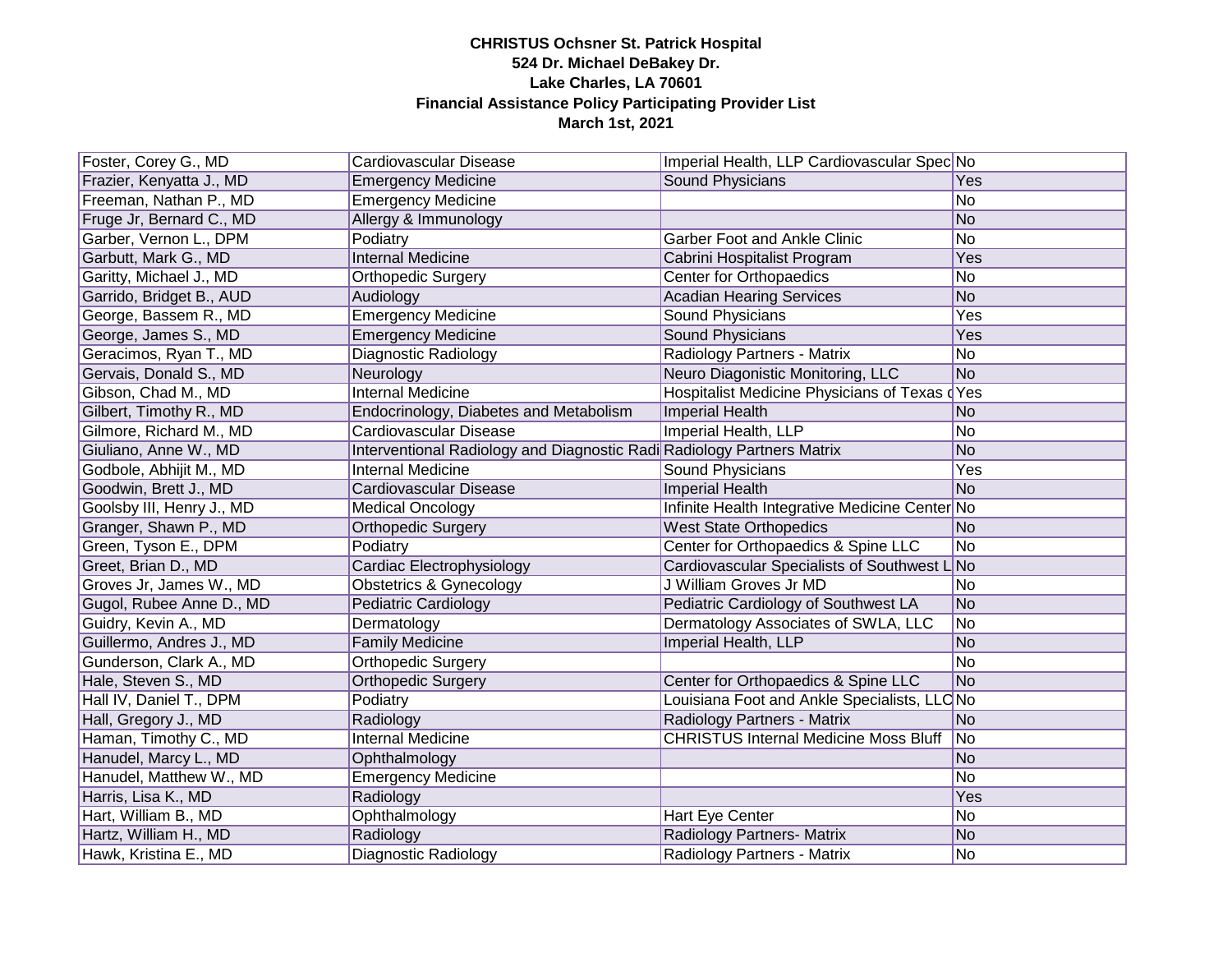| Hawkins, Roland B., MD       | <b>Radiation Oncology</b>                 | <b>Ochsner Health System</b>                | No             |
|------------------------------|-------------------------------------------|---------------------------------------------|----------------|
| Haxhillari, Arian, MD        | <b>Family Medicine</b>                    |                                             | No             |
| Head, Stuart C., MD          | Radiology                                 |                                             | No             |
| Heinlen, Stephanie S., MD    | Radiology                                 | <b>Radiology Partners Matrix</b>            | N <sub>o</sub> |
| Helton, Jackson W., MD       | Radiology                                 |                                             | <b>Yes</b>     |
| Henderson, Benjamin R., MD   | Diagnostic Radiology                      |                                             | <b>Yes</b>     |
| Herrington, Bruce, MD        | Pathology                                 | The Delta Pathology Group                   | No             |
| Hinton, Michael A., MD       | <b>Orthopedic Surgery</b>                 | <b>Orthopaedics Specialists</b>             | No             |
| Hogg, Benjamin R., MD        | Radiology                                 |                                             | No             |
| Holt, Peter D., MD           | Radiology                                 | Radiology Partners - Matrix                 | No             |
| Holt, Steven E., MD          | <b>Emergency Medicine</b>                 |                                             | No             |
| Hussain, Faheem H., MD       | Diagnostic Radiology                      | Radiology Partners - Matrix                 | No             |
| Hutchinson, Carolyn, MD      | <b>Family Medicine</b>                    | <b>Family Medicine Specialist</b>           | No             |
| Hutson, Rodney K.            | Radiology                                 | Radiology Partners - Matrix                 | No             |
| Infante, Jorge L., MD        | <b>Emergency Medicine</b>                 | Sound ED                                    | Yes            |
| Iwuchukwu, Ifeanyi O., MD    | Neurology                                 | <b>Ochsner Medical Center-Neurology</b>     | N <sub>o</sub> |
| Jacoby, Lauren B., DO        | <b>Internal Medicine</b>                  |                                             | Yes            |
| Jadoon, Muhammad Atif S., MD | Internal Medicine                         |                                             | Yes            |
| Jeansonne, Kevin J., MD      | Radiology                                 |                                             | N <sub>o</sub> |
| Joseph, Bina E., MD          | Pediatric Allergy & Immunology            |                                             | No             |
| Kane, Percival I., MD        | <b>Family Medicine</b>                    | <b>Family Medicine Specialist</b>           | No             |
| Karpovs, Anatole J., MD      | Pediatrics                                | Children's Clinic of SWLA                   | No             |
| Karriker, Bryan S., MD       | Pediatrics                                | CHILDREN'S CLINIC OF SOUTHWEST LNo          |                |
| Kattash, Mudar M., MD        | <b>Pediatric Cardiology</b>               | Pediatric Cardiology of Southwest LA        | No             |
| Kazecki, Thomas A., MD       | <b>Internal Medicine &amp; Pediatrics</b> |                                             | Yes            |
| Kelley, Brian C., DO         | <b>Neurological Surgery</b>               | Center for Orthopaedics & Spine LLC         | No             |
| Kelley, Holley N., DO        | <b>Family Medicine</b>                    |                                             | No             |
| Kelly, Brandi J., MD         | Pathology                                 | The Pathology Laboratory                    | No             |
| Khan, Ameer A., MD           | <b>Family Medicine</b>                    | <b>Memorial Medical Group</b>               | No             |
| Khan, Mohammad, MD           | <b>Medical Oncology</b>                   | <b>Memorial Medical Group</b>               | No             |
| Khan, Tariq A., MD           | <b>Internal Medicine</b>                  | <b>CHRISTUS Health St. Patrick Hospital</b> | Yes            |
| Khare, Vivek K., MD          | Pathology                                 | The Delta Pathology Group                   | No             |
| Kober, Ronald S., MD         | <b>General Surgery</b>                    |                                             | No             |
| Kordisch Jr, Foster C., MD   | Pediatrics                                | Children's Clinic of SWLA                   | No             |
| Kordisch, Stanley R., MD     | Gynecology                                | <b>Ochsner Christus OBGYN</b>               | No             |
| Kovar, Jay L., MD            | <b>Emergency Medicine</b>                 | Sound Physicians                            | Yes            |
| Laborde, Richard S., MD      | Anesthesiology                            | Lake Charles Anesthesiology                 | Yes            |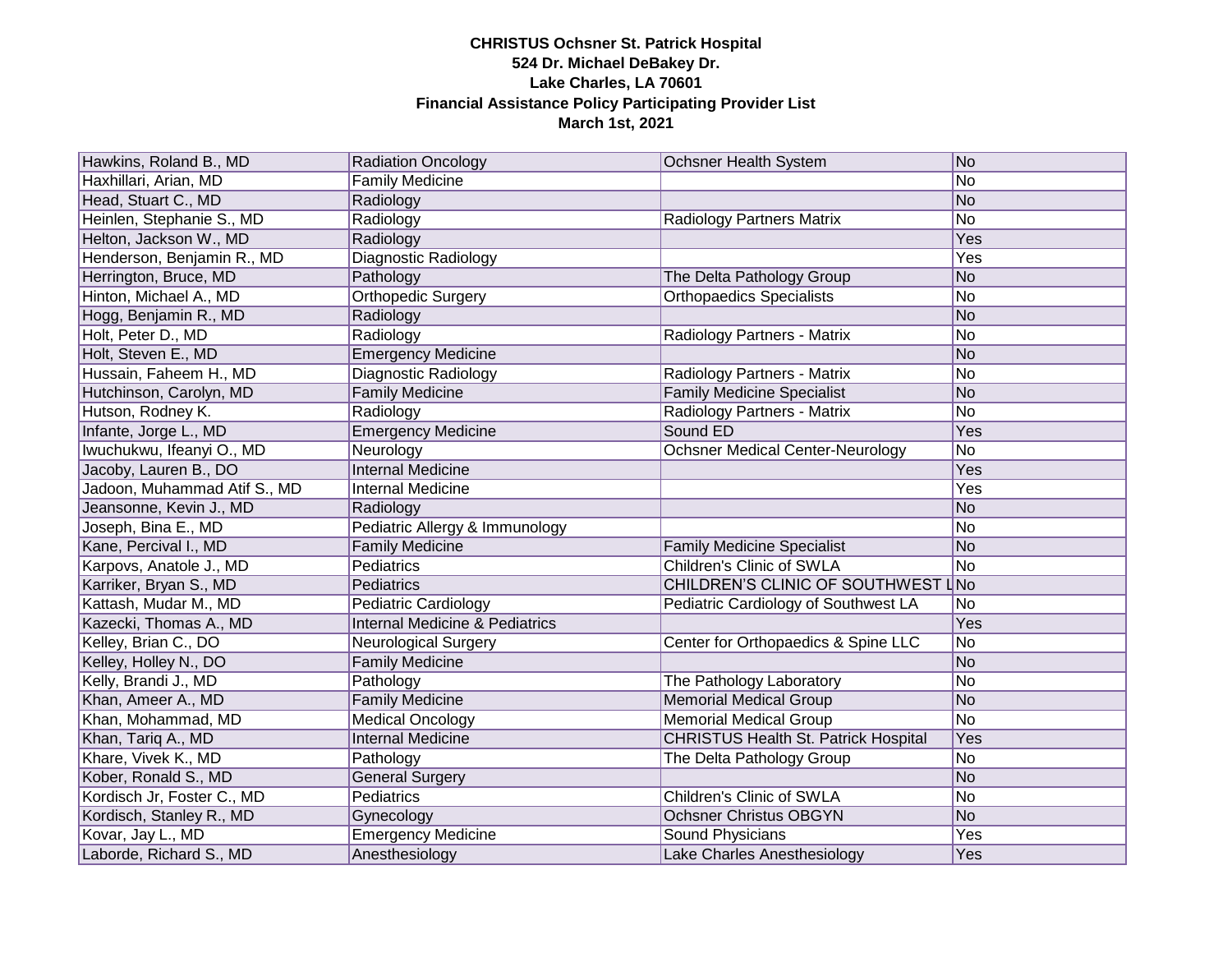| LaBorde, Thomas C., MD     | Physical Medicine & Rehabilitation                            | Lake Charles Anesthesia                     | Yes            |
|----------------------------|---------------------------------------------------------------|---------------------------------------------|----------------|
| Laborde, William, MD       | <b>Emergency Medicine</b>                                     |                                             | <b>Yes</b>     |
| LaComb, Amanda M., MD      | <b>Family Medicine</b>                                        | <b>CHRISTUS Health St. Patrick Hospital</b> | Yes            |
| Lacoste, Alan D., MD       | Ophthalmology                                                 | The Eye Clinic                              | <b>No</b>      |
| Laird, Dennis A., MD       | <b>Emergency Medicine</b>                                     | <b>Christus ED</b>                          | Yes            |
| Landry, David J., MD       | <b>Family Medicine</b>                                        | Lake Area Medical Center                    | Yes            |
| Landry, Stuart G., MD      | Pediatrics                                                    | Children's Clinic of Southwest Louisiana    | No             |
| Langford, Erin E., MD      | Pathology                                                     | The Delta Pathology Group                   | <b>No</b>      |
| Larson, Paul C., MD        | Radiology                                                     | <b>Access Radiology</b>                     | Yes            |
| LeBeau, Jake T., MD        | Cardiovascular Disease                                        | Imperial Health, LLP                        | <b>No</b>      |
| Lebert, Brad W., MD        | Otolaryngology                                                | <b>ENT And Allergy Clinic LLC</b>           | No             |
| LeBlanc, Blake J., MD      | Otolaryngology                                                | <b>ENT &amp; Allergy Clinic LLC</b>         | <b>No</b>      |
| Lechtenberg, Keith M., MD  | <b>Family Medicine</b>                                        | Lechtenberg and Foret, LLC                  | <b>No</b>      |
| Lecky Jr., Robert A., MD   | <b>Emergency Medicine</b>                                     |                                             | Yes            |
| Ledet Jr, Walter P., MD    | <b>General Surgery</b>                                        | <b>Sulphur Surgical Clinic</b>              | <b>No</b>      |
| Legnon, Richelle C., MD    | Radiology                                                     | Radiology Partners/Access Radiology SW No   |                |
| Lemaire, Mark D., MD       | Anesthesiology                                                | Lake Charles Anesthesia                     | Yes            |
| Lemoine, Dwight R., MD     | Anesthesiology                                                | Lake Charles Anesthesiology                 | Yes            |
| Leung, Tony W., MD         | Nephrology                                                    | Tony Leung, MD LLC                          | No             |
| Lodhi, Ahad A., MD         | Nephrology                                                    | The Kidney Clinic                           | N <sub>o</sub> |
| Loehn, Bridget C., MD      | Otolaryngology                                                | Imperial Health                             | <b>No</b>      |
| Long, David H., MD         | <b>Emergency Medicine</b>                                     | Sound Physicians                            | Yes            |
| Long, William D., MD       | Vascular & Interventional Radiology (Archive Access Radiology |                                             | Yes            |
| Lowry Jr, William J., MD   | Physical Medicine & Rehabilitation                            | Center for Orthopaedics                     | <b>No</b>      |
| Lugo, Joseph G., MD        | Cardiovascular Surgery                                        | Heart & Vascular Center                     | <b>No</b>      |
| Lyle, Cynthia S., MD       | Radiology                                                     | <b>Access Radiology</b>                     | Yes            |
| Lyman, Justin S., MD       | Rheumatology                                                  | Lake Charles Rheumatology                   | No             |
| Mabrouk, Tarig, MD         | <b>Internal Medicine</b>                                      | Sound Emergency                             | Yes            |
| Mackie, Emily L., MD       | <b>Emergency Medicine</b>                                     | Victoria Emergency Associates               | No             |
| Mahmood, Tashfeen, MD      | <b>Internal Medicine</b>                                      | Ochsner CHRISTUS Health Center - Pulm No    |                |
| Mansour Jr., Alfred A., MD | Radiology                                                     | <b>Access Radiology</b>                     | Yes            |
| Manuel, Nicholas P., MD    | Radiology                                                     | <b>Access Radiology</b>                     | Yes            |
| Marrazzo, Joseph C., MD    | Pathology - Anatomic                                          | The DeltaPathology Group                    | Yes            |
| Martinez, Richard L., MD   | Radiology                                                     | <b>Access Radiology</b>                     | Yes            |
| Mason, Benjamin D., MD     | <b>Emergency Medicine</b>                                     | CHRISTUS EmergencyRoom (STE)                | Yes            |
| Maust, Jay R., MD          | Pediatrics                                                    | Children's Clinic of Southwest Louisiana    | No             |
| Maze, James G., MD         | <b>Radiation Oncology</b>                                     |                                             | No             |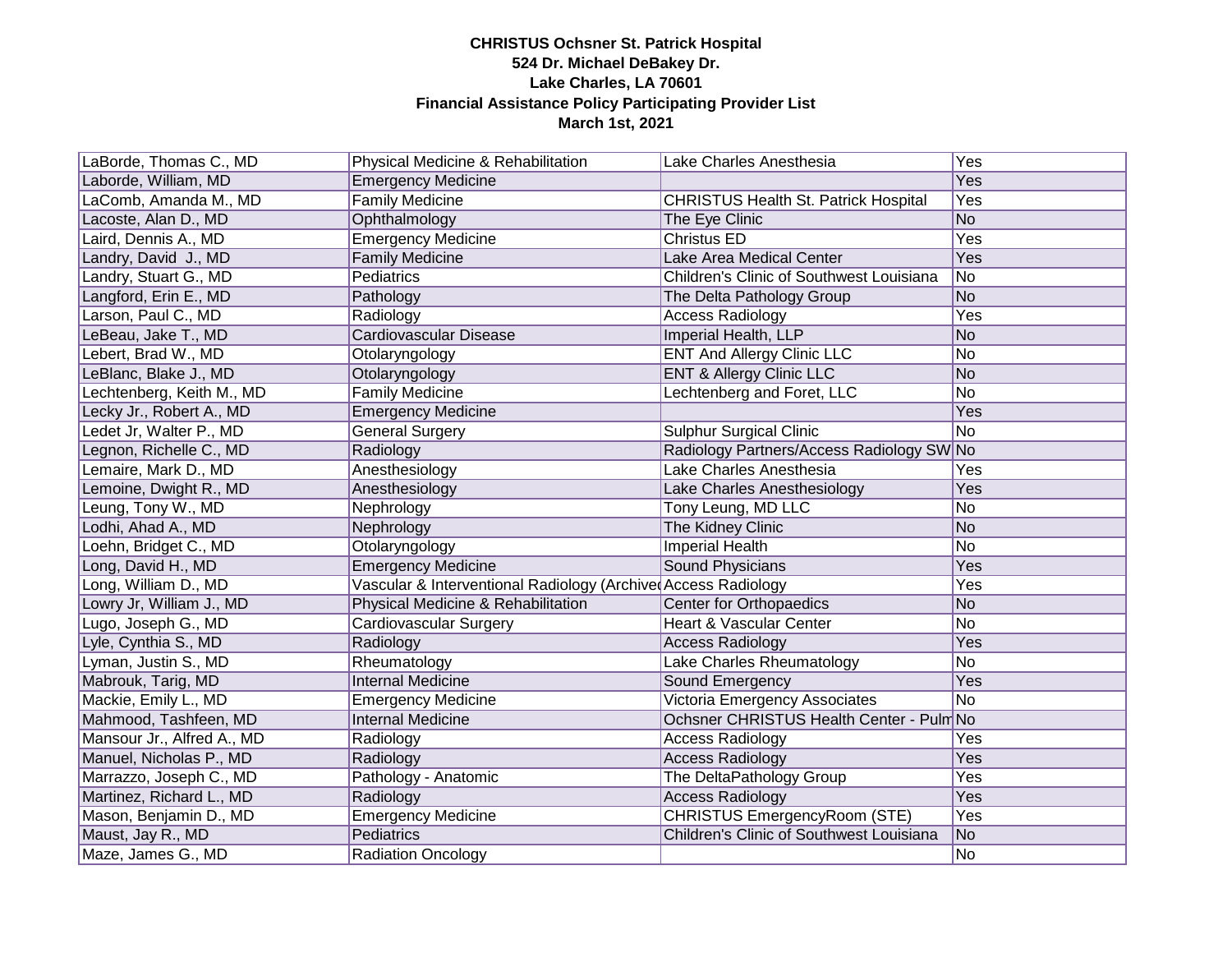| McBroom, Stacy, DO         | Urology                                       | <b>Urology Clinic</b>                       | No             |
|----------------------------|-----------------------------------------------|---------------------------------------------|----------------|
| Mccall, Ricardo M., MD     | Gastroenterology                              | <b>GI Associates of SWLA, LLC</b>           | No             |
| McClain, Ferrell A., MD    | <b>Emergency Medicine</b>                     | <b>EDSOUND</b>                              | Yes            |
| McGrade, Harold C., MD     | Neurology                                     | <b>Ochsner Medical Center-Neurology</b>     | No             |
| Mendez, Enrique A., MD     | Rheumatology                                  | Imperial Health, LLP                        | N <sub>o</sub> |
| Menn, Kirsten A., MD       | Radiology                                     |                                             | Yes            |
| Miguez, Michael W., MD     | Anatomic & Clinical Pathology                 | Delta Pathology Group                       | Yes            |
| Millare, Giovanni G., MD   | Radiology                                     | Radiology Partners - Matrix                 | No             |
| Mohammed, Richard S., MD   | <b>Emergency Medicine</b>                     | <b>SPOHN EMCARE Emergency Medicine</b>      | No             |
| Monlezun Jr., Lee J., MD   | <b>Obstetrics &amp; Gynecology</b>            |                                             | No             |
| Morris, Jason R., MD       | <b>Family Medicine</b>                        | Imperial Health, LLP                        | No             |
| Morton, Craig G., MD       | Physical Medicine & Rehabilitation            | Center for Orthopaedics & Spine LLC         | No             |
| Moses, Philip D., DDS      | Dentistry                                     |                                             | No             |
| Mousset, Xavier R., MD     | <b>Cardiovascular Surgery</b>                 | Ochsner CHRISTUS Primary Care               | No             |
| Mukku, Venkata K., MD      | <b>Internal Medicine</b>                      | <b>CHRISTUS Health St. Patrick Hospital</b> | No             |
| Mulhearn IV, Thomas J., MD | Cardiovascular Disease                        | Imperial Health, LLP Cardiovascular Spec No |                |
| Mullins, Ashley J., MD     | <b>Family Medicine</b>                        | <b>CSPH - Hospitalist Dept</b>              | Yes            |
| Muncy, Lindsay M., MD      | <b>Internal Medicine</b>                      |                                             | Yes            |
| Murray IV, Lewis V., MD    | Ophthalmology                                 | The Eye Clinic                              | <b>No</b>      |
| Mustapha, Ahmad, MD        | <b>Internal Medicine</b>                      | CHRISTUS Health St. Frances Cabrini Ho No   |                |
| Nauts, Matias J., DO       | <b>General Surgery</b>                        | <b>Imperial Health</b>                      | No             |
| Neal, Paul, DO             | <b>Internal Medicine</b>                      | Sound Physicians                            | Yes            |
| Neelam, Vijay, MD          | <b>Internal Medicine</b>                      |                                             | No             |
| Nguyen, Hung H., MD        | <b>Internal Medicine</b>                      |                                             | Yes            |
| Nguyen, Ken T., MD         | <b>Internal Medicine</b>                      |                                             | Yes            |
| Nichols, Patrick M., DO    | <b>Emergency Medicine</b>                     | Sound ED                                    | Yes            |
| Nisar, Chaudhry A., MD     | Nephrology                                    |                                             | No             |
| Noble Jr., John W., MD     | <b>Orthopedic Surgery</b>                     | Center for Orthopaedics & Spine LLC         | No             |
| Odenheimer, Reynard C., MD | Neurology                                     |                                             | <b>No</b>      |
| Oh, Eugene, MD             | Radiology                                     | Radiology Partners- Matrix                  | No             |
| Olivier, Maureen A., MD    | Dermatology                                   | <b>Olivier Dermatology</b>                  | No             |
| Olsan, Adam D., MD         | Radiology                                     | <b>Access Radiology</b>                     | Yes            |
| O'Neal, Keane T., MD       | <b>Family Medicine</b>                        | Imperial Health, LLP                        | No             |
| Osborne, Scott N., MD      | Vascular & Interventional Radiology (Archived |                                             | N <sub>o</sub> |
| Owings, Richard A., MD     | Pathology                                     | The Delta Pathology Group                   | No             |
| Patel, Jay B., MD          | Internal Medicine                             | <b>CHRISTUS Health St. Patrick Hospital</b> | Yes            |
| Patel, Jayendra K., MD     | Psychiatry                                    | Lake Area Psychiatry                        | No             |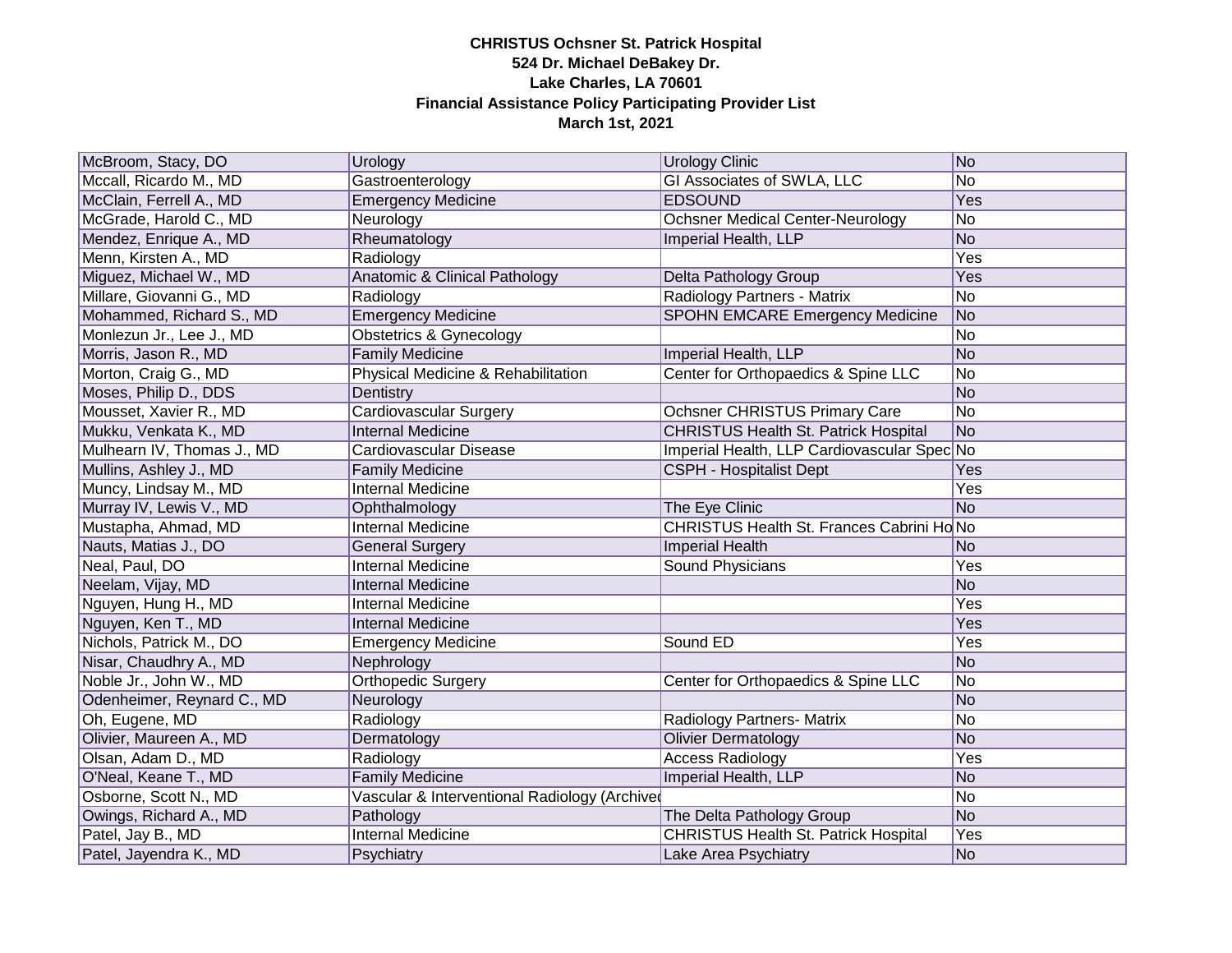| Patel, Nisha B., MD           | Gastroenterology                      | Gastroenterology Associates of SWLA, LL No  |                          |
|-------------------------------|---------------------------------------|---------------------------------------------|--------------------------|
| Peavy, Todd, MD               | <b>Family Medicine</b>                | Imperial Health, LLP                        | No                       |
| Perkins, Jonathan M., MD      | Ophthalmology                         | The Eye Clinic                              | No                       |
| Pollard, James E., DDS        | <b>Oral and Maxillofacial Surgery</b> |                                             | No                       |
| Pourciau, John K., DPM        | Podiatry                              | Center for Neurosurgery at Pierremont       | No                       |
| Price MD, Katie E., MD        | Pediatrics                            | Children's Clinic of SWLA                   | No                       |
| Primeaux, Thad M., MD         | Pathology                             | The Pathology Laboratory, APMC              | No                       |
| Przybylski, Mallory M., DPM   | Podiatry                              | Louisiana Foot and Ankle Specialist, LLC    | $\overline{\mathsf{No}}$ |
| Qureshi, Nauman, MD           | Internal Medicine                     |                                             | N <sub>o</sub>           |
| Ramos Jr, Rodolfo M., MD      | <b>Internal Medicine</b>              | Medical & Occupational Clinic of Lake ChaNo |                          |
| Ramos, Liwliwa Q., MD         | Internal Medicine                     | Medical and Occupational Clinic of Lake CNo |                          |
| Rasberry, Melissa L., MD      | <b>Family Medicine</b>                | Imperial Health, LLP                        | N <sub>o</sub>           |
| Rasul, Effat, MD              | Internal Medicine                     | <b>CSPH - Hospitalist Dept</b>              | Yes                      |
| Redfield, Samantha M., MD     | Pathology                             | The Delta Pathology Group                   | N <sub>o</sub>           |
| Redmond, Jeff S., MD          | Radiology                             | Radiology Partner                           | No                       |
| Reed, Gudrun H., MD           | <b>Family Medicine</b>                | CHRISTUS Primary Care & Multi-Specialt No   |                          |
| Rice, Stephen D., MD          | Diagnostic Radiology                  | <b>Access Radiology</b>                     | Yes                      |
| Richard, Stephanie S., MD     | Anatomic & Clinical Pathology         | The Pathology Laboratory                    | N <sub>o</sub>           |
| Richter, Henry J., MD         | <b>Emergency Medicine</b>             | CHRISTUS Health St. Frances Cabrini Ho Yes  |                          |
| Rosell, John F., MD           | <b>Emergency Medicine</b>             | <b>Schumacher Clinical Partners</b>         | Yes                      |
| Ross, Carl W., MD             | <b>Family Medicine</b>                | Solo Medical Private Practice               | No                       |
| Rougeau, Robin A., MD         | <b>Internal Medicine</b>              | <b>CHRISTUS St. Patrick Pallative Care</b>  | No                       |
| Rovira, Klar A., MD           | Radiology                             | <b>Access Radiology SWLA -Slidell</b>       | Yes                      |
| Roy, Anand K., MD             | <b>Internal Medicine</b>              |                                             | No                       |
| Rubino, Gregory J., MD        | <b>Neurological Surgery</b>           | Neurosurgical Institute of Lake Charles     | No                       |
| Rudd, Justin W., MD           | <b>General Surgery</b>                | Imperial Health                             | No                       |
| Rumsey, Robert L., MD         | Pathology                             | The Pathology Laboratory                    | No                       |
| Rutland, Edward H., MD        | Urology                               |                                             | No                       |
| Sam, Ronald E., DO            | <b>Internal Medicine</b>              | <b>Sound Physicians</b>                     | Yes                      |
| Santa Maria, Jed A., MD       | <b>Diagnostic Radiology</b>           | <b>Radiology Partners Matrix</b>            | Yes                      |
| Savit, Russ M., MD            | Diagnostic Radiology                  | Radiology Partners Matrix                   | No                       |
| Scheuermann, Christian A., MD | Diagnostic Radiology                  | <b>Access Radiology</b>                     | Yes                      |
| Scroggs, Matthew G., MD       | Gynecology                            |                                             | No                       |
| Selim, Niazy M., MD           | <b>General Surgery</b>                | <b>Imperial Health LLP</b>                  | No                       |
| Serrano, Stephen A., MD       | <b>Family Medicine</b>                | <b>Sound Physicians ED</b>                  | Yes                      |
| Shaffer, William A., MD       | Radiology                             | Radiology Partners/Access Radiology SW No   |                          |
| Shahid, Kamran, MD            | Internal Medicine                     | Ochsner                                     | No                       |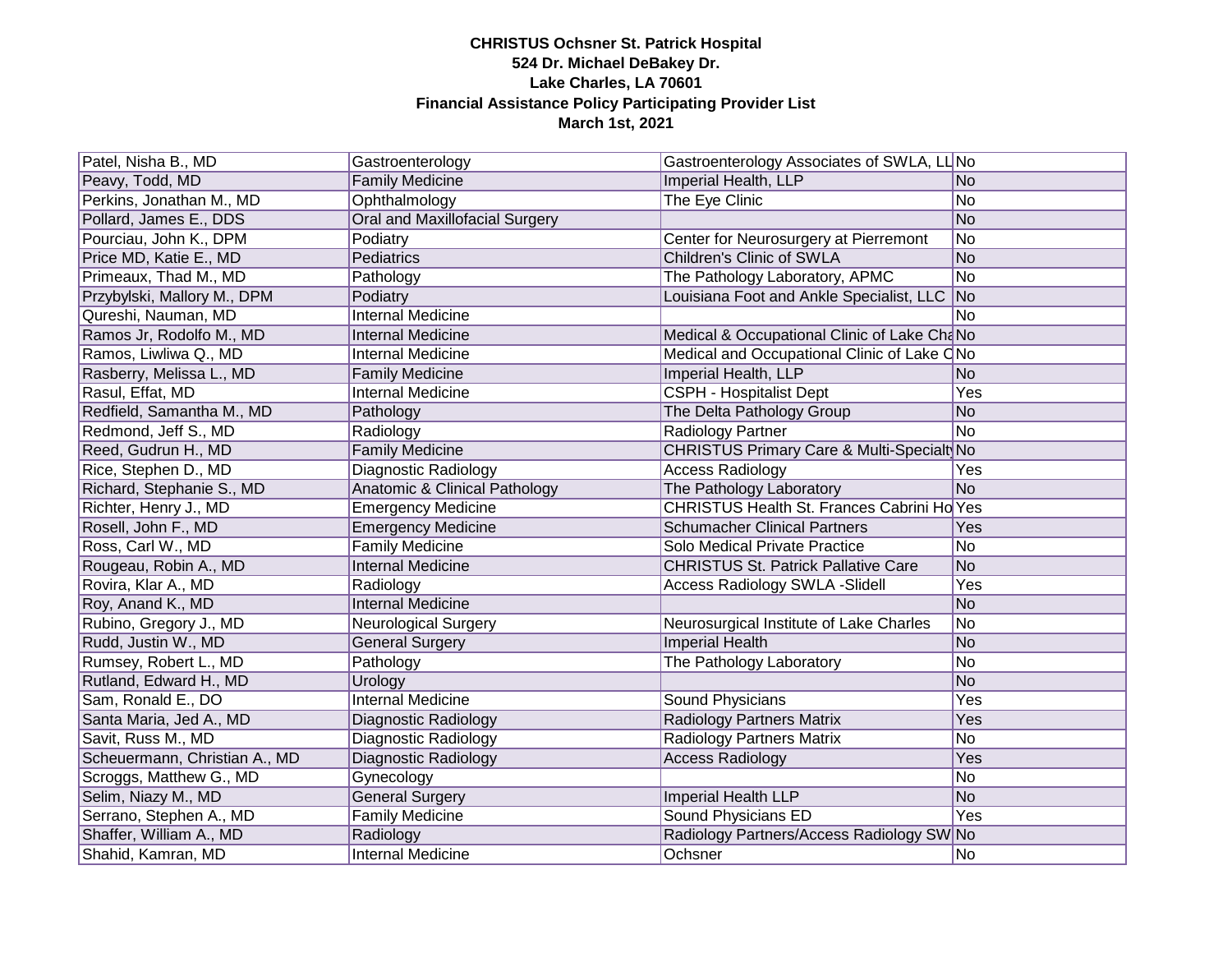| Shamieh, Fayez K., MD        | Neurology                                                     | Neuro Associates                              | No             |
|------------------------------|---------------------------------------------------------------|-----------------------------------------------|----------------|
| Sharma, Priyanka, MD         | <b>Internal Medicine</b>                                      | Christus St. Patrick Hospital                 | Yes            |
| Shimer, Richard T., MD       | <b>General Surgery</b>                                        | <b>Surgical Associates of SWLA</b>            | N <sub>o</sub> |
| Siddiq, Farjaad M., MD       | Urology                                                       | Memorial Medical Group - Advanced Urold No    |                |
| Smith, Charles B., MD        | Radiology                                                     | <b>Access Radiology SWLA -Slidell</b>         | <b>Yes</b>     |
| Smith, John W., MD           | Internal Medicine                                             | <b>CHRISTUS Health Shreveport-Bossier</b>     | Yes            |
| Smoot III, Ernest C., MD     | <b>Plastic Surgery</b>                                        | Lake Charles Plastic Surgery                  | N <sub>o</sub> |
| Springer, Steve F., MD       | <b>Family Medicine</b>                                        | Imperial Health                               | No             |
| Stears, Robert L., MD        | Diagnostic Radiology                                          | <b>Radiology Partners Matrix</b>              | N <sub>o</sub> |
| Sulzer, Jana L., MD          | Diagnostic Radiology                                          | <b>Radiology Partners Matrix</b>              | No             |
| Summersgill, Louis E., MD    | Radiology                                                     | <b>Access Radiology SWLA -Slidell</b>         | Yes            |
| Talagadadeevi, Kishan P., MD | Internal Medicine                                             |                                               | Yes            |
| Talahma, Murad, MD           | Neurology                                                     | <b>Ochsner Clinic Foundation</b>              | N <sub>o</sub> |
| Talmi, Danit, MD             | Diagnostic Radiology                                          |                                               | No             |
| Tank, Jay D., MD             | Radiology                                                     | Radiology Partners - Matrix                   | N <sub>o</sub> |
| Tarsia III, Joseph, MD       | Neurology                                                     | <b>Ochsner Clinic Foundation</b>              | No             |
| Teran, Juan C., MD           | Gastroenterology                                              | Imperial Health, LLP                          | No             |
| Thibodeaux, Joel D., MD      |                                                               | The Delta Pathology Group, LLC                | No             |
| Thomas Jr, Donald L., MD     | Radiology                                                     | <b>Access Radiology</b>                       | Yes            |
| Thompson, Bruce M., MD       | Pediatrics                                                    | Children's Clinic of SWLA                     | No             |
| Thompson, Christopher S., MD | Cardiovascular Disease                                        | <b>Heart and Vascular Center</b>              | N <sub>o</sub> |
| Tighe, Devin K., MD          | Radiology                                                     | <b>Access Radiology</b>                       | Yes            |
| Trahan, Mark P., MD          | Interventional Radiology and Diagnostic Radi Access Radiology |                                               | Yes            |
| Tran, Benson D., MD          | Diagnostic Radiology                                          | Radiology Partners - Matrix                   | No             |
| Trappey IV, George J., MD    | <b>Orthopedic Surgery</b>                                     | Center for Orthopaedics & Spine LLC           | N <sub>o</sub> |
| Trawick Jr., Thomas S., MD   | <b>Internal Medicine</b>                                      |                                               | Yes            |
| Treme, Stephanie M., MD      | Pediatrics                                                    | Children's Clinic of SWLA                     | No             |
| Tumarada, Nirmala, MD        | Neurology                                                     |                                               | No             |
| Turner, Michael C., MD       | Cardiovascular Disease                                        | Imperial Health, LLP Cardiovascular SpecNo    |                |
| Ulanja, Mark B., MD          | Internal Medicine                                             | Christus St. Patrick's Hospital               | Yes            |
| Upshaw Jr., John H., MD      | Urology                                                       | <b>Urology Clinic</b>                         | N <sub>o</sub> |
| Urbina, Richard A., DO       | <b>Emergency Medicine</b>                                     | Christus St. Frances Cabrini ED               | Yes            |
| Vaidyanathan, Damodharan, MD | <b>Internal Medicine</b>                                      | Sound Physicians                              | Yes            |
| Vanhoose, John S., MD        | Pathology                                                     | The Pathology Laboratory, APMC                | N <sub>o</sub> |
| Varanasi, Anju B., MD        | <b>Family Medicine</b>                                        | <b>Sound Physicians</b>                       | Yes            |
| Varela, Raul E., MD          | Rheumatology                                                  | CHRISTUS Primary Care & Multi-Specialt No     |                |
| Vertil, Cyprien L., MD       | <b>Internal Medicine</b>                                      | Hospitalist Medicine Physicians of Texas dYes |                |